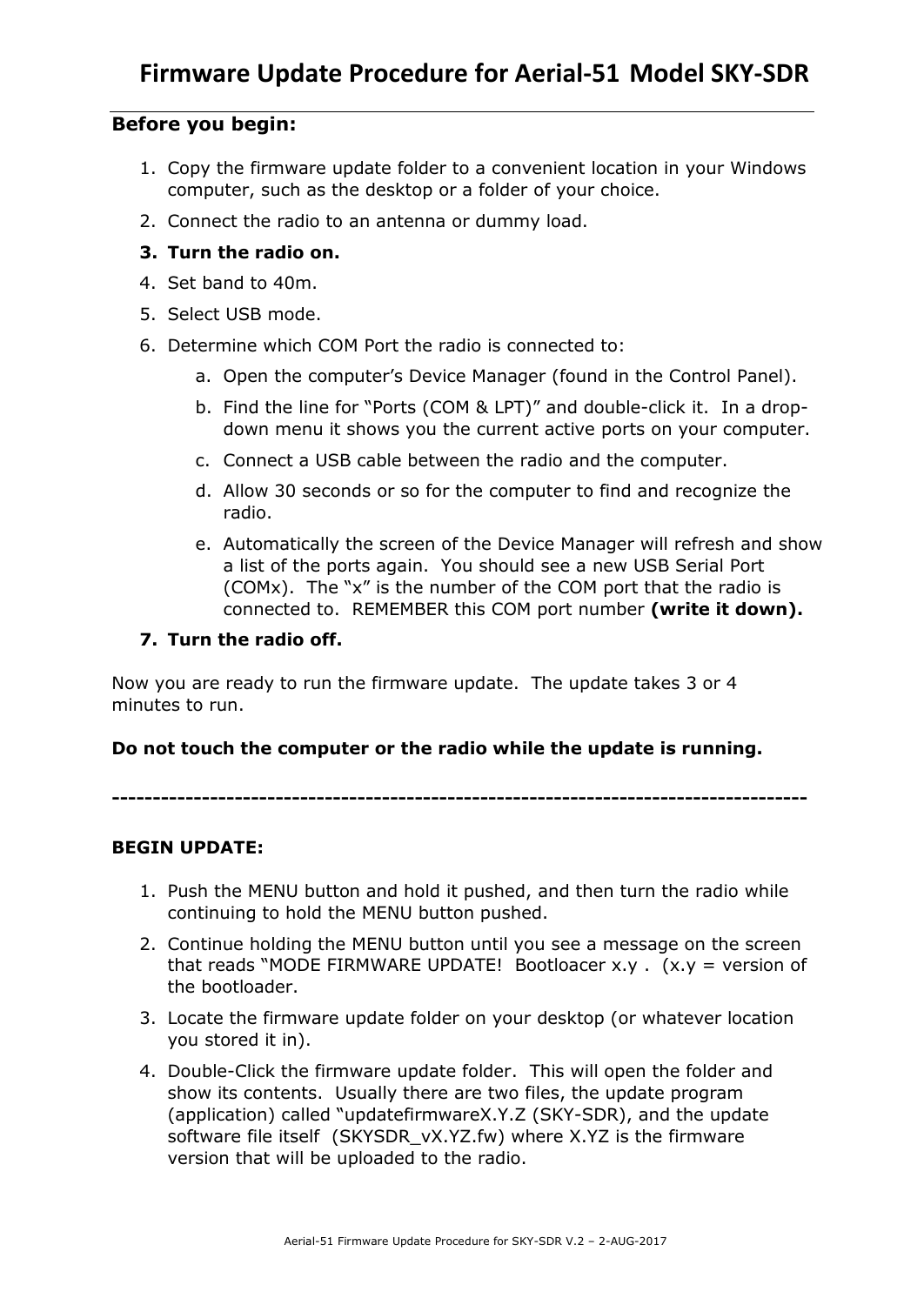# **Firmware Update Procedure for Aerial-51 Model SKY-SDR**

Update firmware 1.1  $\overline{\text{COM5}}$   $\rightarrow$  trx.fw

5. Double click the application update firmware: (SKY-SDR\_vX.YZ.fw). **A tiny window opens:**

| trx.fw |      |
|--------|------|
|        | Open |
|        |      |
|        |      |
|        |      |
|        |      |
|        |      |

6. Click the tiny down-arrow to the left of "trx.fw". This opens up a drop down menu showing the available COM ports.  $\rightarrow$ 

|                  | trx.fw |         | Open |
|------------------|--------|---------|------|
| COM1             |        |         |      |
| COM <sub>5</sub> |        |         |      |
|                  |        |         |      |
|                  |        |         |      |
|                  |        | UPDATE! |      |

 $\mathbf{X}$ 

Open

7. Select the port that connects to the radio. This is the port you identified and wrote down in step 6e under "Before you begin". Click on this port. In the example here it is COM5. The next screen appears  $\dots \dots$ . . . . . . (above)

| 8. Click "Open". This opens the |
|---------------------------------|
| windows explorer browser.       |
| Browse to the location of the   |
| update folder and find the      |
| update software. In this case   |
| it is SKYSDR_v1.00.fw.          |
| Double-Click the firmware file. |

|                  | Update firmware 1.1                                |
|------------------|----------------------------------------------------|
| COM <sub>5</sub> | : SKY-SDR v1.00.0 for RICK\SKYSDR_v1.00.fw<br>Open |
|                  |                                                    |
|                  | <b>UPDATE!</b>                                     |

UPDATE!

This inserts the filename into the Update window: (see above)

- **9.** You are ready to begin. Remember not to touch the radio or the computer while the software is running. **Click "UPDATE"**
- 10. **The Update begins:**  Its progress is displayed as a slow moving green bar above the word "UPDATE".

|      | Vpdate firmware 1.1                                              |  |
|------|------------------------------------------------------------------|--|
| COM5 | SKY-SDR v1.00.0 for RICK\SKYSDR_v1.00.fw<br>$\mathbf{v}$<br>Open |  |
|      |                                                                  |  |
|      |                                                                  |  |
|      | <b>UPDATE!</b>                                                   |  |
|      |                                                                  |  |

Aerial-51 Firmware Update Procedure for SKY-SDR V.2 – 2-AUG-2017